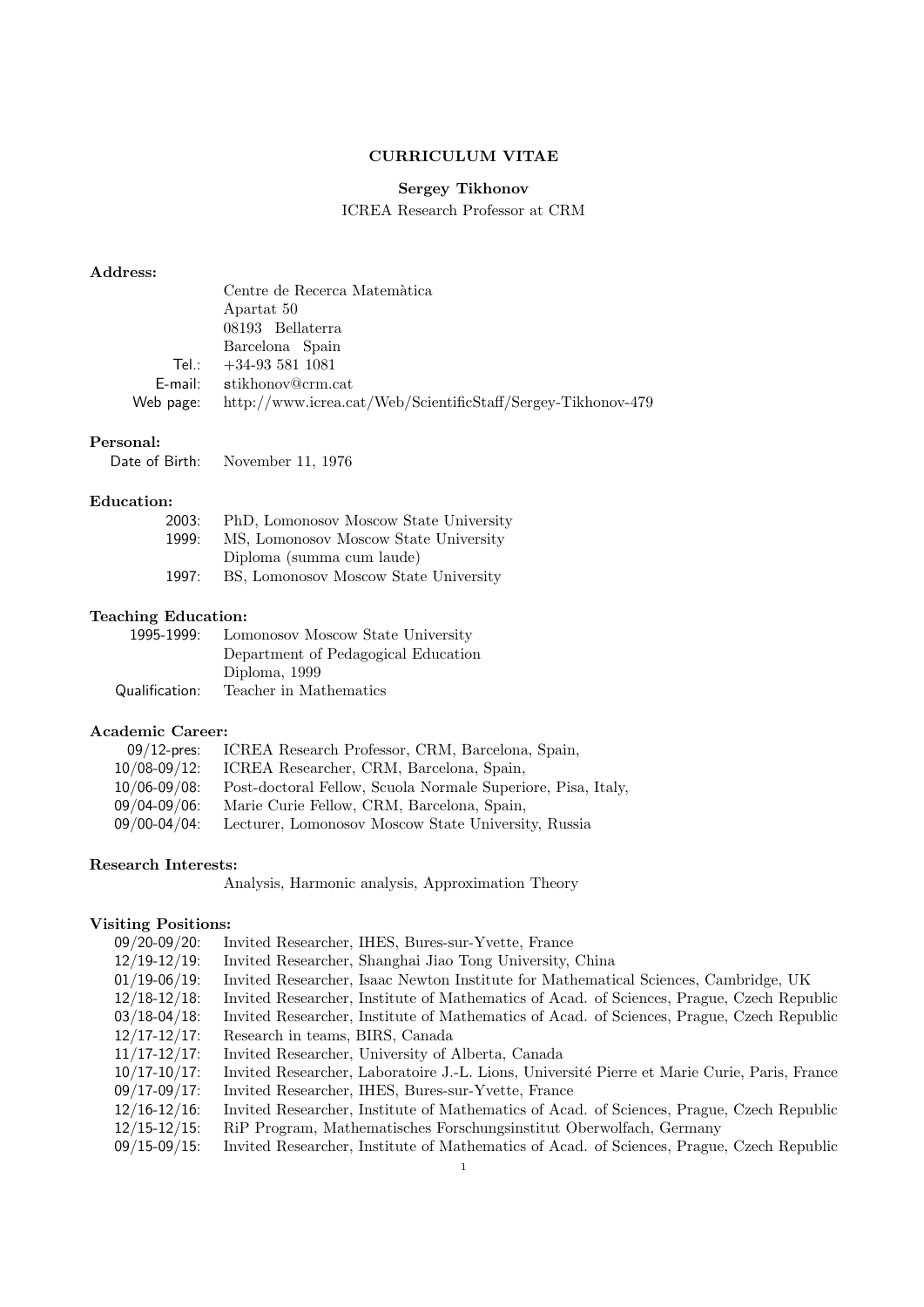| $06/14 - 08/14$ : | Invited Researcher, Hausdorff Institute for Mathematics, Bonn, Germany                    |
|-------------------|-------------------------------------------------------------------------------------------|
| $03/14 - 03/14$ : | Visiting Professor, Gumilyov Eurasian National University, Kazakhstan                     |
| $02/14 - 02/14$ : | Invited Researcher, Institute of Mathematics of Acad. of Sciences, Prague, Czech Republic |
| $11/12 - 12/12$ : | Invited Researcher in the framework of Oberwolfach Leibniz Program, Mathematisches        |
|                   | Forschungsinstitut Oberwolfach, Germany                                                   |
| $10/12 - 10/12$ : | Invited Researcher, Erwin Schrödinger Institute for Mathematical Physics, Austria         |
| $04/12 - 04/12$ : | Visiting Professor, Gumilyov Eurasian National University, Kazakhstan                     |
| $04/11 - 04/11$ : | Visiting Scholar, Bar-Ilan University, Israel                                             |
| $10/10-11/10$ :   | Visiting Professor, Kazakh National University Al-Farabi and                              |
|                   | Gumilyov Eurasian National University, Kazakhstan                                         |
| $04/10-04/10$ :   | Visiting Scholar, Centro de Giorgi, Pisa, Italy                                           |
| $10/09 - 10/09$ : | RiP Program, Mathematisches Forschungsinstitut Oberwolfach, Germany                       |
| $03/09 - 04/09$ : | Visiting Scholar, Lomonosov Moscow State University, Russia                               |
| $12/07 - 12/07$ : | Visiting Scholar, Bar-Ilan University, Gelbart Institute, Israel                          |
| $01/07 - 03/07$ : | Visiting Scholar, Isaac Newton Institute, Cambridge, UK                                   |
| $10/06 - 11/06$ : | Visiting Research Professor, University of Alberta, Canada                                |
| $10/04 - 11/04$ : | Visiting Research Professor, University of Alberta, Canada                                |
| $04/04 - 07/04$ : | Visiting Scholar, Centro de Giorgi, Pisa, Italy                                           |
| $02/04 - 02/04$ : | Visiting Scholar, University of Canterbury, Christchurch, New Zealand                     |
| $11/03 - 11/03$ : | Visiting Research Scholar, Mathematical Institute, Jena, Germany                          |
| $10/03 - 11/03$ : | Visiting Research Professor, McGill University, Canada                                    |
| $08/03 - 10/03$ : | Visiting Research Professor, University of Alberta, Canada                                |

#### Editorial Positions:

- 2020-pres: Member of Editorial board, Advances in Operator Theory
- 2019-pres: Member of Editorial board, Journal of Fourier Analysis and Applications
- 2017-pres: Member of Editorial board, Demonstratio Mathematica
- 2017-pres: Member of Editorial board, Jaen Journal on Approximation
- 2015-pres: Member of Editorial board, Analysis Mathematica
- 2014-pres: Member of Editorial board, Journal of Mathematical Analysis and Applications
- 2010-pres: Member of Editorial board, Bulletin of Mathematical Analysis and Applications
- 2012-2019: Member of Editorial board, Abstract and Applied Analysis
- 2013-2017: Member of Editorial board, The Scientific World Journal
	- 2017: Guest editor of the special issue "Function Spaces and Approximation Theory", Analysis Math., Volume 43, Issue 2, 2017

#### Professional Activities:

2009-pres: Leader of the CRM group "Harmonic Analysis and Approximation Theory" Web page: http://www.crm.cat/HarmonicAnalysis Lines/defaultHarmonicAnalysis.htm

# Conferences and programs organized:

19 pandemic)

| April-May. 2021:   | Main organizer (together with Aicke Hinrichs, Boris Kashin, Denka Kutzarova, Vladimir  |
|--------------------|----------------------------------------------------------------------------------------|
|                    | Temlyakov) of the Research program "Applied Functional Analysis and High-Dimensional   |
|                    | Approximation" in the Erwin Schrödinger International Institute for Mathematics and    |
|                    | Physics, Vienna, Austria                                                               |
| Aug.2-Aug.8, 2020: | Co-organizer (together with Feng Dai, Ronald DeVore, Vladimir Temlyakov) of the Banff- |
|                    | CMO workshop "Applied Functional Analysis", Oaxaca, Mexico, (cancelled due to COVID-   |

January-June, 2019: Main organizer (together with Anders Hansen, Vladimir Temlyakov, Alexei Shadrin) of the Research program "Approximation, sampling and compression in data science" in the Isaac Newton Institute for Mathematical Sciences, Cambridge, UK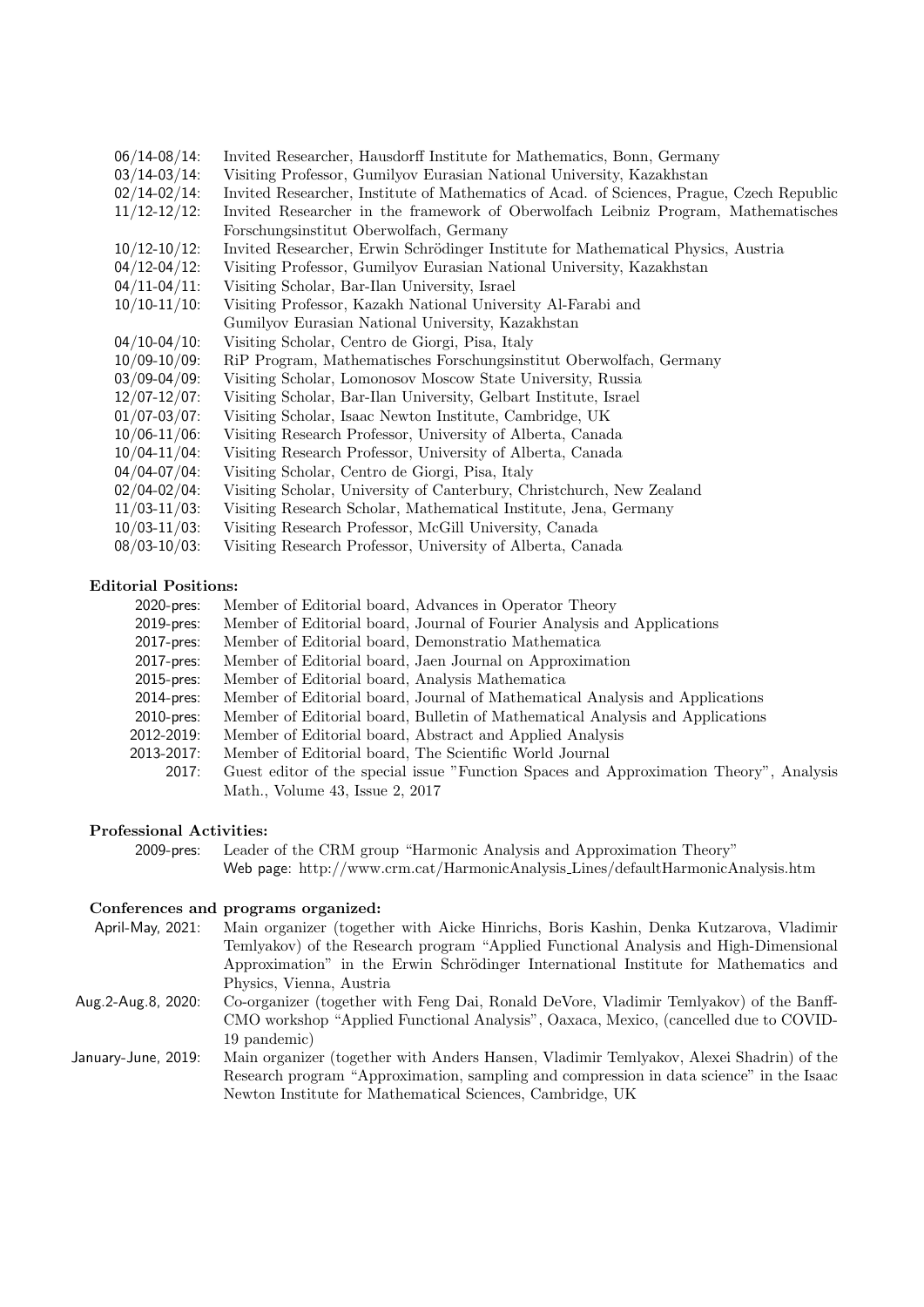| June 17-21, 2019:     | Main organizer (together with Dmitriy Bilyk, Eugenio Hernandez, Alexei Shadrin) of the<br>Workshop "Approximation, sampling, and compression in high dimensional problems", INI,<br>Cambridge                  |
|-----------------------|----------------------------------------------------------------------------------------------------------------------------------------------------------------------------------------------------------------|
| June 26-30, 2017:     | Co-organizer of the Follow up Workshop on Approximation Theory and Function Spaces,<br>Barcelona, Spain                                                                                                        |
| March-July, 2016:     | Main organizer (together with Vladimir Temlyakov) of the Research program "Constructive"<br>Approximation and Harmonic Analysis" in the Centre de Recerca Matemàtica                                           |
| May 2-6, 2016:        | Main organizer of the Workshop on Function Spaces and High-dimensional Approximation,<br>Barcelona, Spain                                                                                                      |
| May 30- June 4, 2016: | Main organizer of the Advanced course on Constructive Approximation and Harmonic Anal-<br>ysis, Barcelona, Spain                                                                                               |
| June 6-10, 2016:      | Main organizer of the Conference on Harmonic Analysis and Approximation Theory (HAAT<br>2016), Barcelona, Spain                                                                                                |
| Aug. 3-8, 2015:       | Co-organizer of the Session "Fourier analysis and approximation theory" at the 10th Interna-<br>tional ISAAC congress (International Society for Analysis, Applications and Computations),<br>Macao, China     |
| Jun.28-Jul.3, 2015:   | Co-organizer of the Banff-CMO workshop "Applied Functional Analysis", Oaxaca, Mexico                                                                                                                           |
| Nov. 4-8, 2013:       | Main organizer of the "Joint CRM-ISAAC Conference on Fourier Analysis and Approxi-<br>mation Theory", CRM, Barcelona, Spain                                                                                    |
| Aug. 5-9, 2013:       | Main organizer of the Session "Approximation theory and Harmonic analysis" at the 9th<br>International ISAAC congress (International Society for Analysis, Applications and Com-<br>putations), Krakow, Poland |
| $2011 - 2012$ :       | Main organizer of the Research program "Approximation Theory and Fourier Analysis" in<br>the Centre de Recerca Matemàtica), September 2011-February 2012.                                                      |
| Sep. 26-30, 2011:     | Main organizer of the International Conference on Function Spaces, Weights, and<br>Variable Exponent Analysis                                                                                                  |
| Nov. 7-11, 2011:      | Main organizer of the Advanced Course on Approximation Theory                                                                                                                                                  |
| Dec. 12-16, 2011:     | Main organizer of ICREA Conference on Approximation Theory and Fourier Analysis                                                                                                                                |

Aug. 22-27, 2011: Main organizer of the Session "Approximation theory and Fourier analysis" at the 8th International ISAAC congress (International Society for Analysis, Applications and Computations), Moscow, Russia

## PhD and Post-Doctoral students:

| 2019-pres: | Kristina Oganesyan (PhD), |  |
|------------|---------------------------|--|
|            |                           |  |

- 2018-pres: Kelbet Sadykova (PhD),
- 2017-2019: Thaís Jordão (FAPESP Post-Doc),
- 2016-2018: Yerzhan Toleugazy (PhD) (Codirected with K. Bekmaganbetov), Date of defense: 14.12.2018, Al-Farabi Kazakh National University, Title: Embedding theorems of Nikolskii-Besov spaces and some problems of approximation theory in anisotropic spaces. Currently Associate Professor, Moscow State University, Astana Branch, Kazakhstan
- 2015-2018: Nestor Costa (PhD) (Codirected with J. Bruna), Date of defense: 20.06.2018, Universitat Autònoma de Barcelona, Title: Innovation in the design and fabrication of optical rotary sensors. Currently Application Solution Manager at Monocrom S.L.
- 2015-2018: Alberto Debernardi (PhD), Date of defense: 12.03.2018, Universitat Autònoma de Barcelona, Title: Convergence and integrability of Fourier transforms. Currently postdoc at Bar Ilan University, Israel
- 2015-2018: Askhat Mukanov (PhD), Date of defense: 14.03.2018, Universitat Autonoma de Barcelona, Title: Integrability of Fourier transforms, general monotonicity, and related problems. Currently Associate Professor, Moscow State University, Astana Branch, Kazakhstan
- 2013-2018: Ainur Jumabayeva (PhD), Date of defense: 15.03.2018, Universitat Autonoma de Barcelona, Title: Liouville-Weyl derivatives, best approximations, and moduli of smoothness. Currently Associate Professor, Eurasian National University, Kazakhstan
- 2012-2013: Petr Chunaev (PhD), Currently Associate Professor, National Research University ITMO, Saint Petersburg, Russia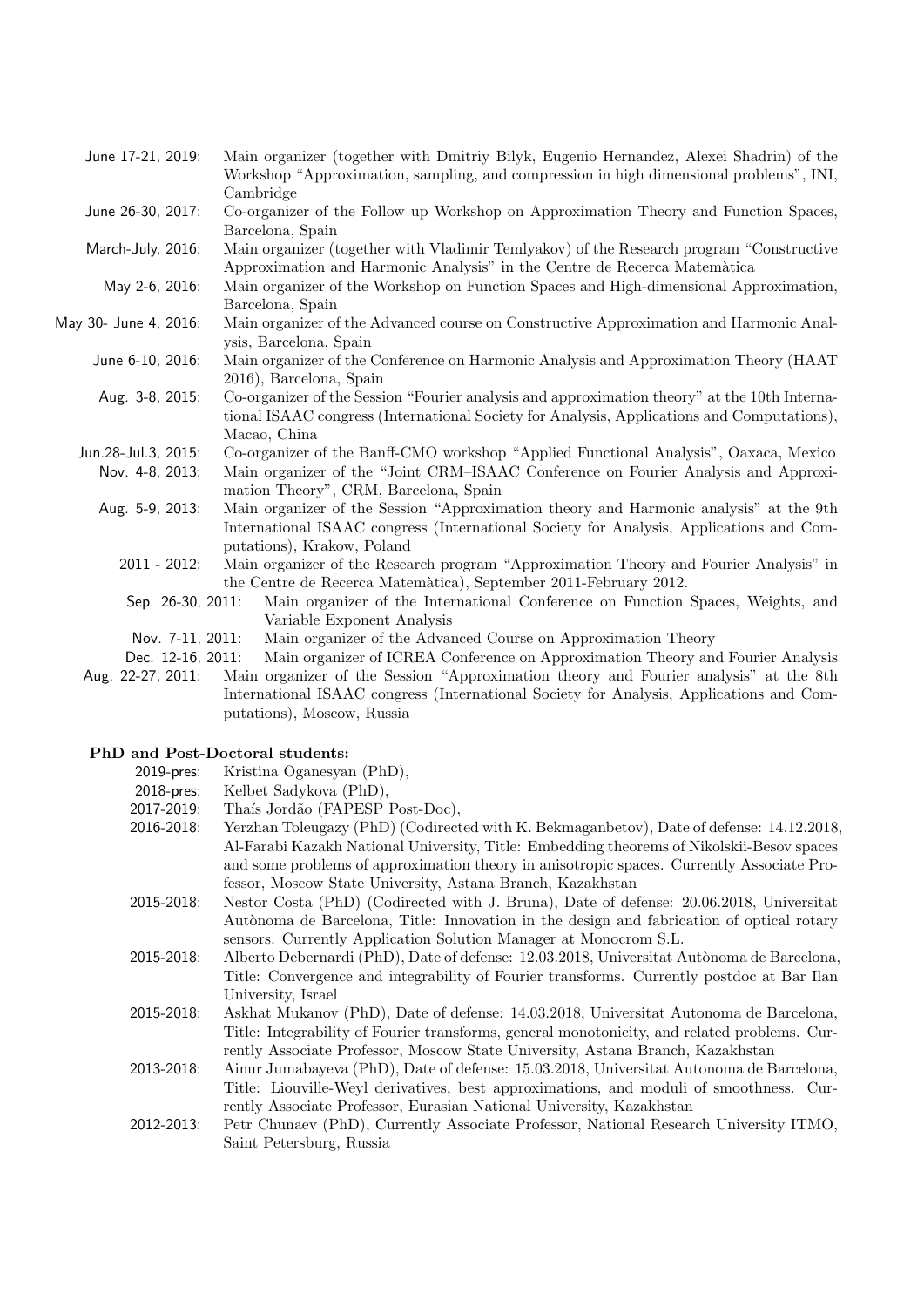| 2010-2012: | Daulet Nurakhmetov (PhD), Date of defense: 09.11.2012. Currently Associate Professor,   |
|------------|-----------------------------------------------------------------------------------------|
|            | Kazakh Technical University, Kazakhstan (Codirected with B. Kanguzhin)                  |
| 2012-2013: | Ramazan Akgün (Tubitak Post-Doc), Currently Professor, Balikesir University, Turkey.    |
| 2010-2012: | Andriy Bondarenko (Post-Doc Beatriu de Pinós), Currently Associate Professor, Norwegian |
|            | University of Science and Technology, Norway.                                           |

2011-2012: Polina Glazyrina (CRM Post-Doc), Currently Department Chair, Associate Professor, Ural Federal University and Institute of Mathematics and Mechanics, Ural Branch of the Russian Academy of Sciences, Russia.

#### Professional Service:

May-June, 2021: Member of scientific committee of the Focus Program on Data Science, Approximation Theory, and Harmonic Analysis (May 17 - June 11, 2021) in the Fields Institute for Research in Mathematical Sciences, Toronto, Canada

- 2011-pres: Coordinator of Approximation Theory Seminar in CRM
- 2010-pres: Member of International Society for Analysis, its Applications, and Computation
	- 2017: Member of the Ph.D. Committee for Martin Krepela. Charles University, Czech Republic. Thesis: Integral and Supremal Operators on Weighted Function Spaces
	- 2014: Member of the Ph.D. Committee for Diana Chigambayeva. University of Padova, Italy. Thesis: Interpolation properties of Morrey-type spaces and their applications
- 2014, 2015: Member of the committee for academic promotion, King Abdulaziz University, Saudi Arabia

## Awards, Fellowships, and Distinctions:

| Jan 2021:       | Oberwolfach Research Fellowship, Germany                                                |
|-----------------|-----------------------------------------------------------------------------------------|
| Jan.-June 2019: | Visiting Fellow, Pembroke College, Cambridge University, UK                             |
| 2019:           | Simons Fellow, The Isaac Newton Institute for Mathematical Sciences, UK                 |
| 2017:           | "Research in Teams" Program, Banff Station, Canada                                      |
| 2015:           | "Research in Pairs" Program, Mathematisches Forschungsinstitut Oberwolfach, Germany     |
| 2013:           | Humboldt Research Fellowship for Experienced Researchers (by the the Alexander von Hum- |
|                 | boldt Foundation),                                                                      |
| 2011:           | Selected as Number 1 in the area of Mathematics in the Ramón y Cajal programme of       |
|                 | MCyT (the Spanish Ministry of Science and Technology),                                  |
| 2009:           | ISAAC Award 2009 (by the International Society for Analysis, its Applications, and Com- |
|                 | putation), for analysts of age below 40.                                                |
| 2009:           | "Research in Pairs" Program, Mathematisches Forschungsinstitut Oberwolfach, Germany     |
| $2008 - 2012$ : | <b>ICREA</b> Researcher                                                                 |
| 2006-2008:      | Post-doctoral Fellowship, Scuola Normale Superiore                                      |
| 2004-2006:      | Marie Curie Fellowship, Contract MIF1-CT-2004-509465, European Commission               |
| 1999:           | Graduated from Moscow State University with distinction                                 |

#### Grants:

| 2018-2020: | MTM2017-87409-P "Teoría de Aproximación y Análisis Armónico: métodos y applica-         |
|------------|-----------------------------------------------------------------------------------------|
|            | ciones", Ministerio de Ciencia e Innovación Grant, Spain (Principal Investigator)       |
| 2017-2019: | Grup de teoria de funcions de la UAB/UB, 2017 SGR 358. Grups de recerca (SGR-DGR),      |
|            | the Generalitat de Catalunya                                                            |
| 2017:      | ISAAC grant supporting the organization of the Follow-up conference "Approximation The- |
|            | ory and Function Spaces" (Main Organizer)                                               |
| 2016:      | Clay Mathematics Institute grant, National Science Foundation grant (Constructive Ap-   |
|            | proximation and Harmonic Analysis, Grant No. 1613790), Simons Foundation grant, and     |
|            | ISAAC grant supporting the organization of the research program in CRM (Main Organizer) |
| 2015-2018: | 2014 DI 038, "Innovació en el disseny i construcció de sensors rotatius òptics"         |
| 2015.2017  | MTM9014.50174 P. "Mothods of constructive approximation and Fourier analysis". Minis    |

MTM2014-59174-P "Methods of constructive approximation and Fourier analysis", Minis terio de Ciencia e Innovación Grant, Spain (Principal Investigator)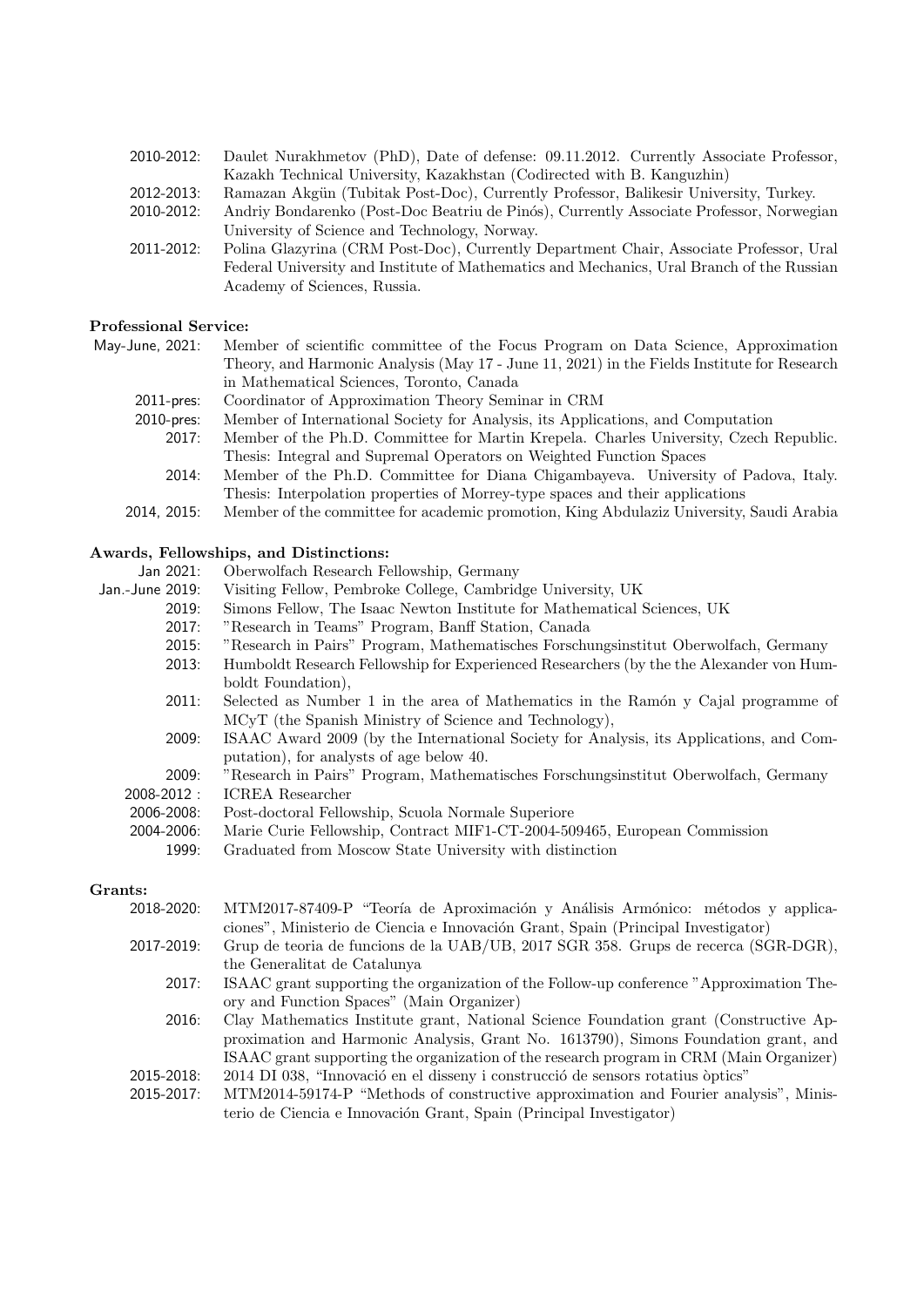- 2015-2017: "Optimal methods of digital signal compression and recovery", Grant of Ministry of Education and Science of the Republic of Kazakhstan
- 2014-2016: Grup de teoria de funcions de la UAB/UB, 2014-SGR-289. Grups de recerca (SGR-DGR), the Generalitat de Catalunya
- 2012-2013: MTM 2011-27637 "Análisis Armónico, Teoría de Aproximación y Problemas Extremales", Ministerio de Ciencia e Innovación Grant, Spain (Principal Investigator)
	- 2011: ICREA Conference Award supporting the organization of the Conference "Approximation theory and Fourier analysis", ICREA (Main Organizer)
	- 2011: ESF individual Grant within the framework of "Harmonic and Complex Analysis and its Applications", European Science Foundation
	- 2010: Visiting Grant, Centro de Giorgi, Pisa, Italy
	- 2009: 2009 SGR 1303, the Generalitat de Catalunya
	- 2009: MTM 2008-05561-C02-02, Ministerio de Ciencia e Innovación Grant, Spain
	- 2008: Visiting Grant, European Congress, Amsterdam, The Netherlands
	- 2008: Visiting Grant, Fields Institute, Canada
	- 2008: Russian Science Support Foundation Grant 08-01-00302
	- 2008: Leading Scientific Schools Grant NSH-2787.2008.1
	- 2007: Gelbart Institute Grant
	- 2007: Cambridge Philosophical Society Grant
	- 2006: Visiting Grant, University of Alberta, Edmonton, Canada
	- 2006: Leading Scientific Schools Grant NSH-4681.2006.1
	- 2006: RFFR Grant 06-01-00268
	- 2004: Visiting Grant, University of Alberta, Edmonton, Canada
	- 2004: Visiting Grant, Centro de Giorgi, Pisa, Italy
	- 2004: Visiting Grant, University of Canterbury, Christchurch, New Zealand
	- 2003: RFFR Grant 03-01-00080
	- 2003: Leading Scientific Schools Grant NSH-1657.2003.1
	- 2003: RFFR Individual Grant 03-01-06155 for young scientists
	- 2003: Visiting Grant, Mathematical Institute, Jena, Germany
	- 2003: Visiting Grant, McGill University, Montreal, Canada
	- 2003: Visiting Grant, University of Alberta, Edmonton, Canada
- 2000-2002: RFFR Grant 00-01-00042
- 2000-2002: RFFR Grant 00-15-96143
	- 2000: Visiting Grant, Lund University, Sweden

#### Conference Talks:

| 20/09/20-20/09/20:      | Russian-Kazakh mathematical symposium, online                                              |
|-------------------------|--------------------------------------------------------------------------------------------|
| $16/01/20-18/01/20$ :   | MATA2020 – Multivariate Approximation: Theory and Applications, Perugia, Italy;            |
| 12/08/19-17/08/19:      | First Analysis Mathematica Conference, Budapest, Hungary;                                  |
| $06/08/18-11/08/18$ :   | St. Petersburg Summer Meeting in Mathematical Analysis, St. Petersburg, Russia;            |
| 08/07/18-13/07/18:      | Jaen Conference on Approximation Theory, Jaen, Spain;                                      |
| 17/09/17-23/09/17:      | New perspectives in the theory of function spaces and their applications, Bedlewo, Poland; |
| 24/08/17-31/08/17:      | Workshop on Fourier Analysis and Related Fields, Pécs, Hungary;                            |
| $08/05/17 - 11/05/17$ : | International Conference in Approximation Theory, Georgia Southern University, USA;        |
| 06/05/17-07/05/17:      | AMS Sectional Meeting, Hunter College, City University of New York, New York, NY;          |
| 23/04/17-28/04/17:      | Modern Methods, Problems and Applications of Operator Theory and Harmonic Analysis,        |
|                         | Rostov-on-Don, Russia;                                                                     |
| $02/05/16 - 06/05/16$ : | Workshop on Function Spaces and High-dimensional Approximation, Barcelona;                 |
| $02/07/15 - 04/07/15$ : | Conference in Analysis in Honor of Yoram Sagher, Florida Atlantic University, USA;         |
| 29/06/15-03/07/15:      | CMO-BIRS 2015, Applied Functional Analysis, Oaxaca, Mexico;                                |
| $27/04/15 - 30/04/15$ : | Workshop on Function Spaces, Harmonic Analysis, and Related Topics, Karlstad University,   |
|                         | Spain;                                                                                     |
| $11/12/14-13/12/14$ :   | Functional Analysis Meeting dedicated to Richard Aron, University of Valencia, Spain;      |
| $21/10/14 - 22/10/14$ : | Workshop on Harmonic Analysis and related topics, University of Ulm, Germany;              |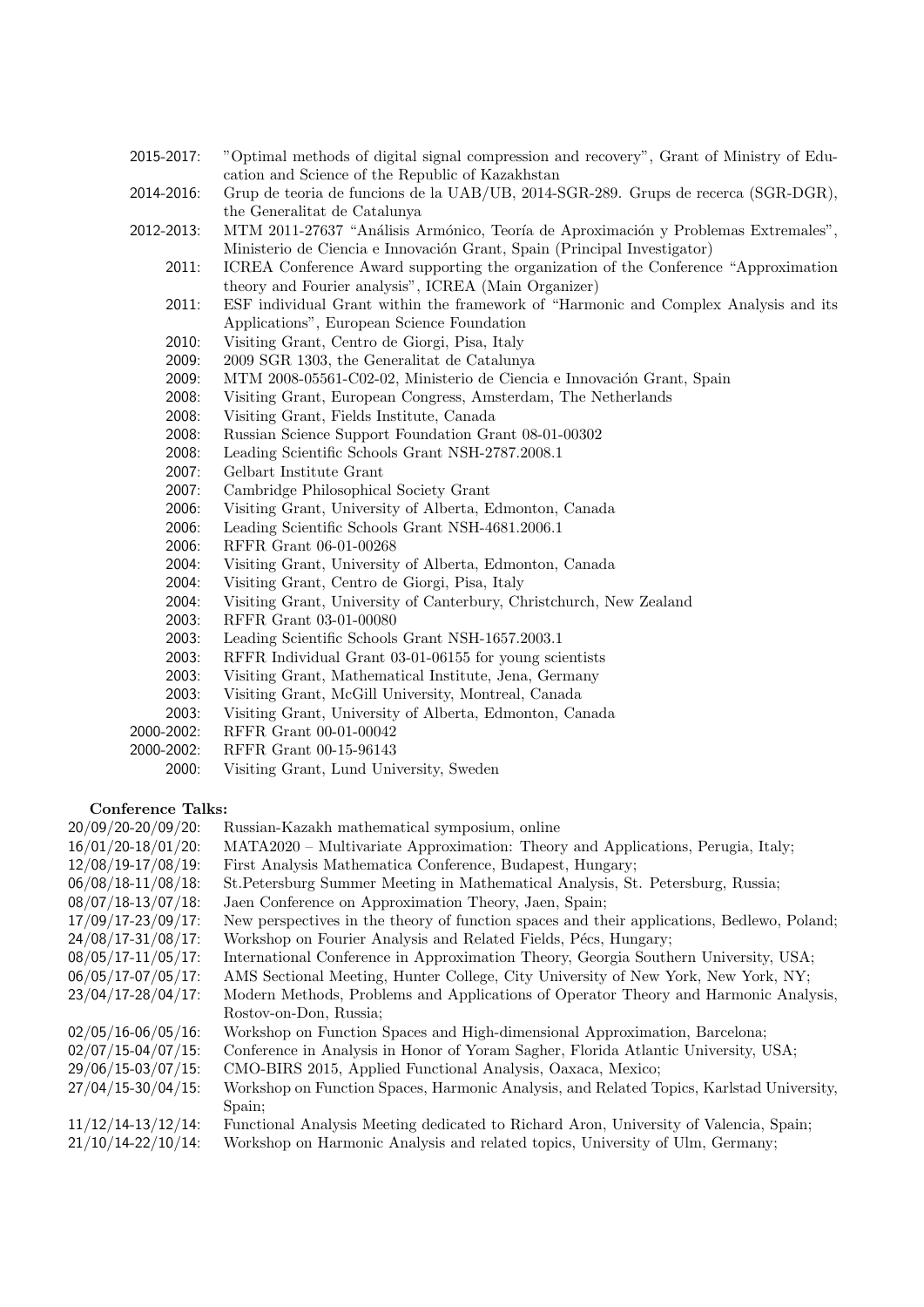| $14/10/14-18/10/14$ :   | Workshop on Real Analysis, The Hausdorff Research Institute for Mathematics, Germany;                                                |
|-------------------------|--------------------------------------------------------------------------------------------------------------------------------------|
| 23/06/14-27/06/14:      | Mini-courses in Mathematical Analysis 2014, University of Padova, Italy;                                                             |
| $29/10/13 - 01/11/13$ : | Conference on Nonlinear Approximations and Applications, Steklov Mathematical Institute,<br>Moscow, Russia;                          |
| 05/08/13-09/08/13:      | Approximation theory and Harmonic analysis, 9th International ISAAC congress, Krakow,<br>Poland;                                     |
| $30/07/13 - 30/07/13$ : | Radial Basis Functions Day, Justus-Liebig-Universität Giessen, Germany;                                                              |
| $30/05/13 - 01/06/13$ : | Balkan conference of mathematical sciences, Elbasan, Albanya;                                                                        |
| $19/05/13 - 24/05/13$ : | Integral Transforms and Spectral Theory in Analysis and Geometry, Complex Analysis and<br>Dynamical Systems, Naharia, Israel;        |
| $02/09/12 - 08/09/12$ : | Analyse Harmonique et Probabilités, Angers, France;                                                                                  |
| $02/07/12 - 03/07/12$ : | Approximation Days 2012, Leuven, Belgium;                                                                                            |
| 25/06/12-30/06/12:      | Fourier Analysis and Pseudo-Differential Operators, Helsinki, Finland;                                                               |
| $11/06/12 - 15/06/12$ : | Harmonic Analysis and Partial Differential Equations, El Escorial, Madrid, Spain;                                                    |
| $04/01/12 - 07/01/12$ : | New Trends in Approximation Theory, Ein-Gedi, Israel;                                                                                |
| 26/09/11-30/09/11:      | Function Spaces, Weights, and Variable Exponent Analysis, Barcelona, Spain;                                                          |
| 22/08/11-27/08/11:      | ISAAC congress, Peoples' Friendship University, Moscow, Russia;                                                                      |
| 23/08/10-26/08/10:      | Conference on Approximation Theory, Steklov Mathematical Institute, Moscow, Russia;                                                  |
| 28/06/10-02/07/10:      | The Józef Marcinkiewicz Centenary Conference, Poznań, Poland;                                                                        |
| $21/06/10 - 25/06/10$ : | Summer school/Workshop "Harmonic Analysis and Related Topics", IST, Lisbon, Portugal;                                                |
| $13/05/10-14/05/10$ :   | Conference "Mathematical analysis", Alicante, Spain;                                                                                 |
| $15/04/10-30/04/10$ :   | Intensive Research Program "Euclidean Harmonic Analysis, Nilpotent Lie Groups and                                                    |
|                         | PDEs", The Centro di Ricerca Matematica Ennio De Giorgi, Pisa, Italy;                                                                |
| $27/01/10-02/02/10$ :   | Conference "Theory of functions and Applications", Saratov, Russia;                                                                  |
| 24/09/09-30/09/09:      | Functional Analysis and Approximation Theory, Acquafredda di Maratea, Italy;                                                         |
| 22/08/09-26/08/09:      | Functional Methods in Approximation Theory and Operator Theory, Volyn, Ukraine;                                                      |
| 13/07/09-17/07/09:      | ISAAC Congress, London, UK;                                                                                                          |
| 27/06/09-01/07/09:      | Conference "International Meeting on Approximation of the University of Jaén", Ubeda,<br>Spain;                                      |
| 29/03/09-02/04/09:      | Conference "Modern problems of mathematics, mechanics and their applications", Moscow,<br>Russia;                                    |
| 21/03/09-24/03/09:      | Conference "Approximation Theory and Signal Analysis", Lindau, Germany;                                                              |
| $21/11/08 - 22/11/08$ : | Auburn miniconference on Harmonic Analysis and Related Areas, Auburn, AL, USA;                                                       |
| 02/08/08-06/08/08:      | Conference on Function Theory, Miass, Russia;                                                                                        |
| 06/07/08-11/07/08:      | Conference on Approximation Theory, Budapest, Hungary;                                                                               |
| 29/01/08-04/02/08:      | Conference "Theory of functions and Applications", Saratov, Russia;                                                                  |
| $07/11/07 - 12/11/07$ : | Conference "VIII International Meeting on Approximation of the University of Jaén", Úbeda,                                           |
|                         | Spain;                                                                                                                               |
| $01/08/07 - 10/08/07$ : | Function Theory, Stechkin's Conference, Aleksin, Russia;                                                                             |
| 04/09/06-08/09/06:      | Barcelona Analysis Conference, Spain;                                                                                                |
| 31/08/06-03/09/06:      | Conference "VII International Meeting on Approximation of the University of Jaén", Úbeda,<br>Spain;                                  |
| 30/08/06-01/09/06:      | Conference "New Trends in Constructive Approximation Theory", U. Carlos III de Madrid,<br>Spain;                                     |
| 22/08/06-30/08/06:      | ICM 2006, Madrid, Spain;                                                                                                             |
| 19/06/06-23/06/06:      | Harmonic Analysis and Related Problems (HARP 2006), Zaros, Crete, Greece;                                                            |
| 02/03/06-05/03/06:      | South Eastern Analysis Meeting (SEAM XXII), University of Florida, Gainesville, FL, USA;                                             |
| 20/09/05-27/09/05:      | Conference "Harmonic analysis and approximations, III", Tsahkadzor, Armenia;                                                         |
| 09/09/05-11/09/05:      | Conference "Mathematical analysis and applications", Albarracin (Teruel), Spain;                                                     |
| 08/06/05-14/06/05:      | Fejér-Riesz conference, János Bolyai Mathematical Society, Eger, Hungary;                                                            |
| 20/09/04-24/09/04:      | Conference "The Second international course of mathematical analysis in Andalucia",                                                  |
|                         | Granada, Spain;                                                                                                                      |
| 27/01/04-01/02/04:      | Conference "Modern problems of theory of functions and their applications" (The 12-th<br>Winter School in Saratov), Saratov, Russia; |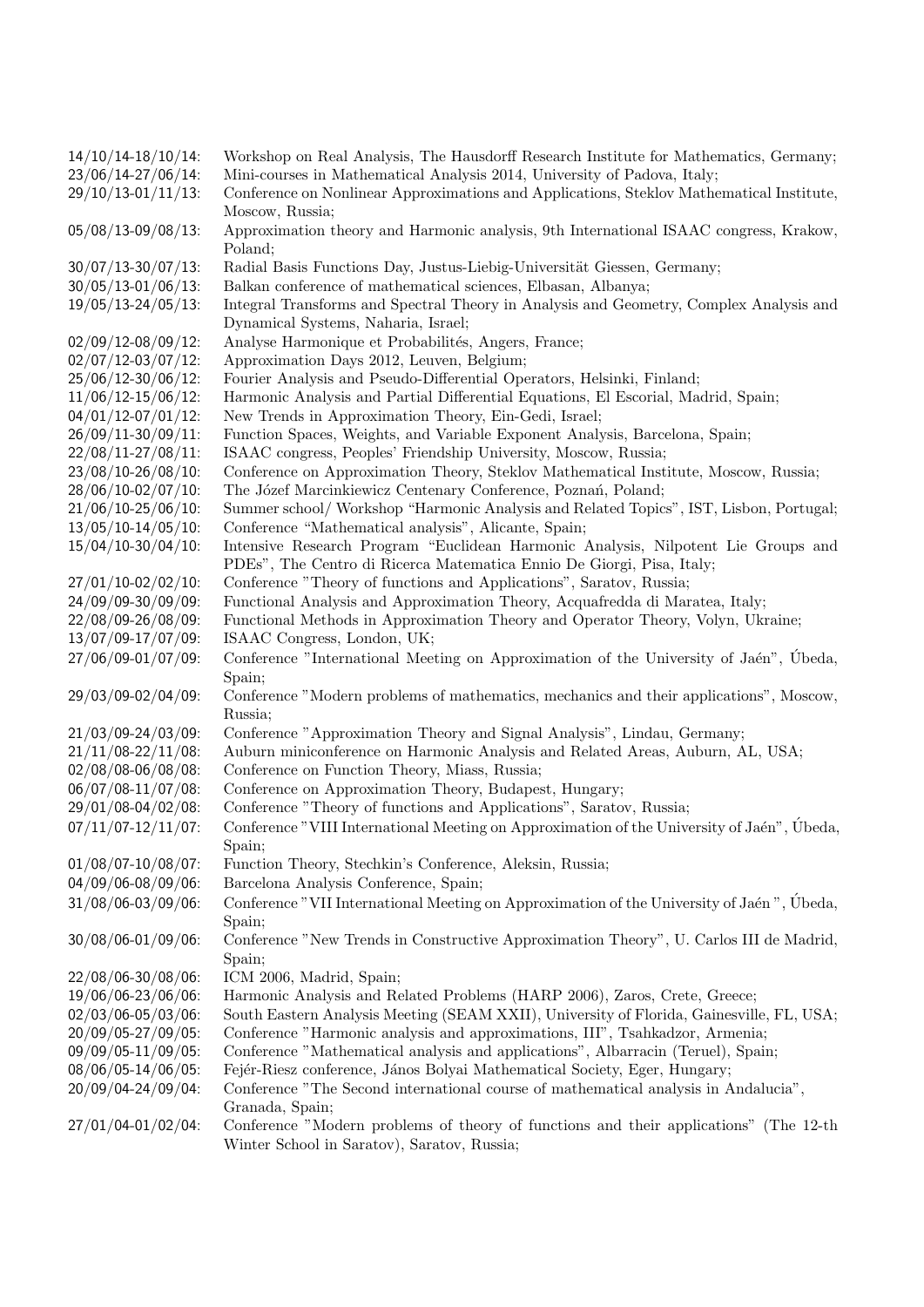| 27/00/00220/00100  | н настнаденат сопісняти тапедон драссь, в пістеннаг орегалогія ану і толень от піаді-    |
|--------------------|------------------------------------------------------------------------------------------|
|                    | ematical education" in Honour of Lev D. Kudrjavcev on his 80th Birthday, Moscow, Russia. |
| 26/01/03-04/02/03: | Conference "Modern methods of theory of functions and adjacent problems" (The Winter     |
|                    | School in Voronezh, Voronezh, Russia;                                                    |
| 24/06/02-27/06/02: | International Workshop on Orthogonal Polynomials: "Orthogonal Polynomials and Approx-    |
|                    | imation Theory", Universidad Carlos III de Madrid, Leganes, Spain;                       |
| 08/04/02-13/04/02: | Conference "The XXIV Conference of Young Scientists", Moscow State University, Russia;   |
| 28/01/02-04/02/02: | Conference "Modern problems of theory of functions and their applications" (The 11-th    |
|                    | Winter School in Saratov), Saratov, Russia;                                              |
| 27/01/01-04/02/01: | Conference "Modern methods of theory of functions and adjacent problems" (The Winter     |
|                    | School in Voronezh, Voronezh, Russia;                                                    |
| 17/08/00-22/08/00: | Conference on Function Spaces, Interpolation Theory and related topics in honour of Jaak |
|                    | Peetre on his 65th birthday, Lund, Sweden;                                               |
| 09/04/99-14/04/99: | Conference "The XXI Conference of Young Scientists", Moscow State University, Russia.    |
|                    |                                                                                          |
|                    |                                                                                          |

24/03/03-26/03/03: II International Conference "Function Spaces, Differential operators and Problems of math-

#### Seminar and Colloquium Talks:

- 12/20: Approximation Theory, Harmonic Analysis and related topics, Online.
- 04/20: Analysis Seminar, UB, UAB, CRM, Barcelona.
- 12/19 (2): Analysis Seminar, Beijing Normal University, China.
	- 11/19: Kashin/Konyagin analysis Seminar, Moscow State University, Moscow, Russia.
	- 11/19: Besov/Nikolskii Seminar, Steklov Mathematical Institute, Moscow, Russia.
	- 12/18: The Prague seminar on function spaces, Charles University, Prague, Czech Republic.
	- 04/18: Colloquium, Pontificia Universidad Católica del Perú, Peru.
	- 02/18: Colloquium, Universidad Complutense de Madrid, Spain.
	- 11/17: PIMS/AMI Seminar, University of Alberta, Edmonton, Canada.
	- 11/17: Approximation Theory Seminar, University of Alberta, Edmonton, Canada.
	- 05/17: General Seminar, USC, Interdisciplinary Mathematics Institute, SC, USA.
	- 04/17: Analysis Seminar, Aristotle University of Thessaloniki, Thessaloniki, Greece.
	- 04/17: Approximation Theory Seminar, Steklov Mathematical Institute, Moscow, Russia.
	- 04/17: Analysis Seminar, University of Coimbra, Portugal.
	- 10/16: Functional Analysis Seminar, Université de Franche-Comté, Besançon, France.
	- 10/16: Colloquium, Delft University of Technology, The Netherlands.
	- 04/16: Colloquium, Nepal Mathematical Society.
	- 03/16: Mathematics of Computation, Hausdorff Center for Mathematics, Germany.
	- 03/16: Approximation Theory Seminar, Steklov Mathematical Institute, Moscow, Russia.
	- 02/16: Colloquium, Universit degli Studi di Perugia, Spain.
	- 12/15: Seminar "Function spaces", Mathematical Institute, Jena, Germany.
	- 11/15: Colloquium, Delft University of Technology, The Netherlands.
	- 10/15: Seminar "Function spaces", Mathematical Institute, Jena, Germany.
	- 10/15: Colloquium, Universität Trier, Germany.
	- 07/15: Colloquium, Florida International University, USA.
	- 05/15: GAMA Seminar, Universidad Carlos III de Madrid.
	- 03/15: Barcelona's Joint Analysis Seminar, Barcelona.
	- 11/14: Colloquium, Universität zu Lübeck, Germany.
	- 10/14: Approximation Theory Seminar, Steklov Mathematical Institute, Moscow, Russia.
	- 10/14: Besov/Nikolskii Seminar, Steklov Mathematical Institute, Moscow, Russia.
	- 03/14: Institute Seminar, Gumilyov Eurasian National University, Astana, Kazakhstan.
	- 12/13: Analysis Seminar, Delft University of Technology, The Netherlands.
	- 11/13: Seminar "Function spaces", Mathematical Institute, Jena, Germany.
	- 10/13: Colloquium, Universität Trier, Germany.
	- 05/13: Istanbul Analysis Seminar, Turkey.
	- 03/13: Colloquium, CRM, Barcelona.
	- 02/13: Institute Seminar, Gumilyov Eurasian National University, Astana, Kazakhstan.
	- 11/12: Colloquium, Universität Stuttgart, Germany.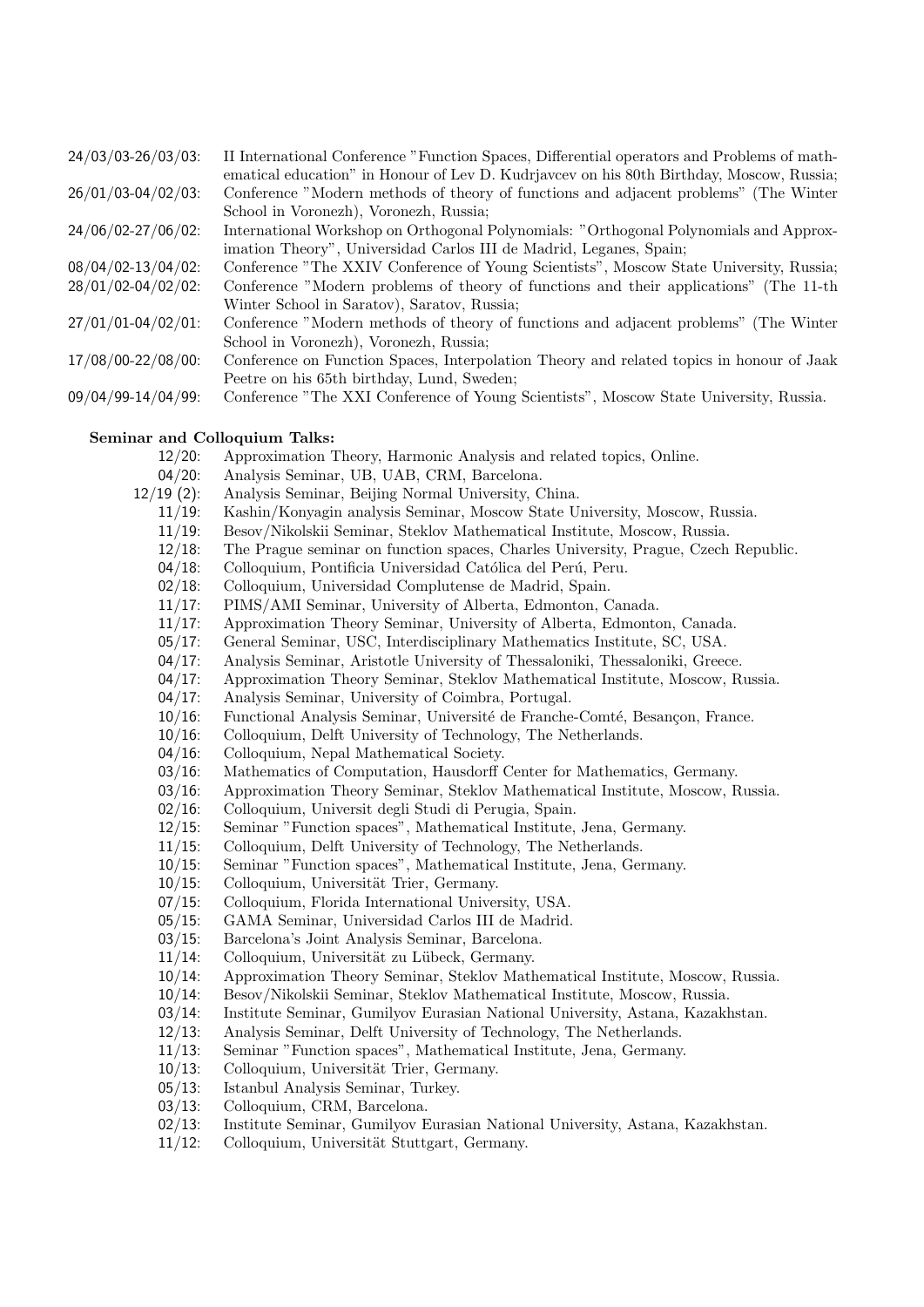- 05/12: Barcelona's Joint Analysis Seminar, Barcelona.
- 04/12: Analysis Seminar, Gumilyov Eurasian National University, Astana, Kazakhstan.
- 04/12: Colloquium, Mathematisches Institut, Justus-Liebig-Universität Giessen, Germany.
- 03/11: Besov/Nikolskii Seminar, Steklov Mathematical Institute, Moscow, Russia.
- 03/11: Approximation Theory Seminar, Steklov Mathematical Institute, Moscow, Russia.
- 11/10: Colloquium, Delft University of Technology, The Netherlands.
- 10/10; 11/10: Analysis Seminar, Gumilyov Eurasian National University, Astana, Kazakhstan.
	- 10/10: Institute Seminar, Institute of Mathematics, Almaty, Kazakhstan.
	- 10/10: Seminar, Kazakh National University Al-Farabi, Almaty, Kazakhstan.
	- 04/10: Analysis Seminar, Universidad de La Laguna, Spain.
	- 03/10: Barcelona's Joint Analysis Seminar, Barcelona.
	- 11/09: Functional Analysis Seminar, Université de Lille 1, France.
	- 10/09: Analysis Seminar, University of Hohenheim, Stuttgart, Germany.
	- 04/09: Analysis Seminar, Steklov Mathematical Institute, Moscow, Russia.
	- 04/09: Besov/Nikolskii Seminar, Steklov Mathematical Institute, Moscow, Russia.
	- 01/09: Barcelona's Joint Analysis Seminar, UB, UAB, CRM, Barcelona, Spain.
	- 12/08: Analysis seminar, Georgia Institute of Technology, GA, USA.
	- 11/08: Seminar Sophus Lie, Technische Universität Darmstadt, Germany.
	- 12/07 (2): Analysis seminar, Bar-Ilan University, Israel.
		- 12/07: Colloquium, Holon Institute of Technology, Israel.
			- 12/07: Approximation Theory Seminar, Tel Aviv University, Israel.
		- 05/07: Analysis seminar, University of Milano Bicocca, Italy.
		- 05/07: "János Bolyai" international seminar, University of Basilicata, Italy.
		- 02/07: Colloquium, Cardiff University, UK.
		- 02/07: Seminar, Isaac Newton Institute, Cambridge, UK.
		- 02/07: Analysis Seminar, Imperial College, London, UK.
		- 01/07: Harmonic Analysis Seminar, Scuola Normale Superiore, Pisa, Italy.
		- 12/06: Besov/Nikolskii Seminar, Steklov Mathematical Institute, Moscow, Russia.
		- 11/06: Functional Analysis Seminar, University of Alberta, Edmonton, Canada.
		- 10/06: Séminaire d'Analyse Harmonique, Université de Paris-Sud, Paris, France.
		- 05/06: Barcelona's Joint Analysis Seminar, UB, UAB, CRM, Barcelona, Spain.
		- 03/06: Analysis seminar, Princeton University, NJ, USA.
		- 03/06: Analysis seminar, University of Wisconsin-Madison, WI, USA.
		- 03/06: Analysis seminar, DePaul University, Il, USA.
		- 09/05: Seminar "Trigonometric and Orthogonal series", Moscow State University, Moscow, Russia.
		- 05/05: Seminario de Analisis, Universidad Autónoma de Madrid, Madrid, Spain.
		- 04/05: Besov/Nikolskii Seminar, Steklov Mathematical Institute, Moscow, Russia.
		- 04/05: Telyakovskii Seminar, Steklov Mathematical Institute, Moscow, Russia.
		- 01/05: Barcelona's Joint Analysis Seminar, Barcelona.
		- 11/04: Approximation Theory Seminar, University of Alberta, Edmonton, Alberta, Canada.
		- 05/04: Workshop of the Department of Theory of Function, Kiev Mathematical Institute, Ukraine.
		- 03/04: Telyakovskii Seminar, Steklov Mathematical Institute, Moscow, Russia.
		- 02/04: Research Seminar, University of Canterbury, Christchurch, New Zealand.
		- 12/03: Seminar "Trigonometric and Orthogonal series", Moscow State University, Moscow, Russia.
		- 11/03: Seminar "Function spaces", Mathematical Institute, Jena, Germany.
		- 10/03: Analysis Seminar, Université Laval, Quebec City, Quebec, Canada.
		- 10/03: Analysis Seminar, McGill University, Montreal, Quebec, Canada.
		- 09/03: Approximation Theory Seminar, University of Alberta, Edmonton, Alberta, Canada.
		- 02/03: Besov/Nikolskii Seminar, Steklov Mathematical Institute, Moscow, Russia.

09/02; 10/02: Seminar "Trigonometric and Orthogonal series", Moscow State University, Moscow, Russia.

- 10/02: Approximation Theory Seminar, Moscow State University, Moscow, Russia.
- 04/02: Analysis Seminar, Moscow State University, Moscow, Russia.
- 11/01: Approximation Theory Seminar, Moscow State University, Moscow, Russia.
- 02/00: Seminar "Trigonometric and Orthogonal series", Moscow State University, Moscow, Russia.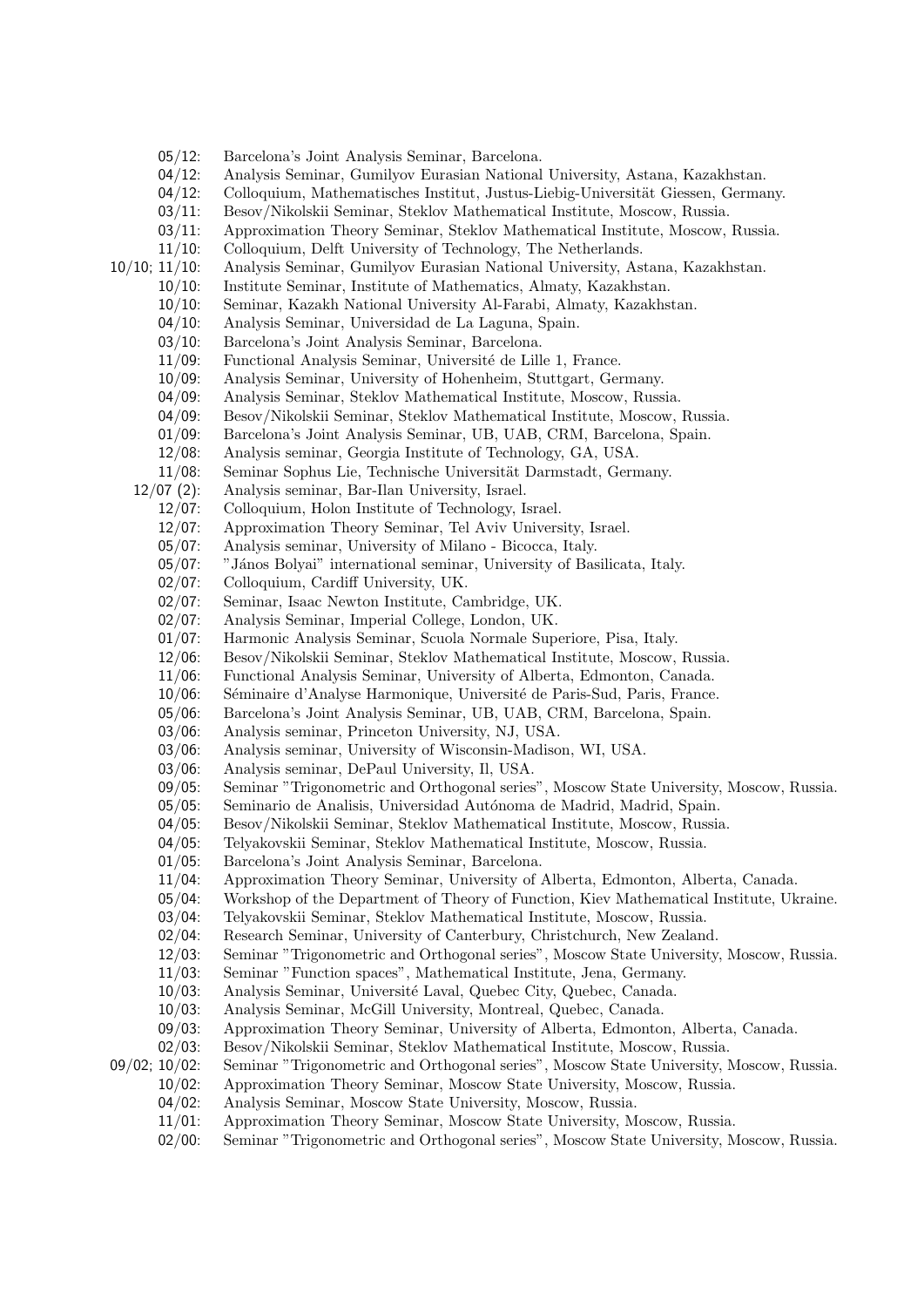04/99: Analysis Seminar, Moscow State University, Moscow, Russia.

#### Accreditations:

2011: Accreditation in Research, Catalan University Quality Assurance Agency (AQU Catalunya), Barcelona, Spain

#### Teaching (recent):

- Sep-Oct 2019: PhD course "Advanced Course on Constructive Approximation and Harmonic Analysis", CRM.
	- Dec 2019: Short Course (4 lectures) "Topics on Approximation Theory", Shanghai Jiao Tong University, China.

#### Books Edited:

- (1) M. Abell, E. Iacob, A. Stokolos, S. Taylor, S. Tikhonov, J. Zhu (Eds.) Topics in Classical and Modern Analysis. Applied and Numerical Harmonic Analysis. Birkhäuser (2019). 373pp.
- (2) D. D˜ung, V. Temlyakov, T. Ullrich, S. Tikhonov (Ed.) Hyperbolic Cross Approximation. Advanced Courses in Mathematics CRM Barcelona. Basel: Birkhäuser/Springer (2018). 218pp.
- (3) M. Ruzhansky, S. Tikhonov (Eds.) Methods of Fourier Analysis and Approximation Theory, Applied and Numerical Harmonic Analysis, Birkhäuser (2016). 226pp.
- (4) F. Dai, Y. Xu, S. Tikhonov (Ed.) Analysis on h-harmonics and Dunkl transforms. Advanced Courses in Mathematics CRM Barcelona. Basel: Birkhäuser/Springer (2015).
- (5) V. Temlyakov, S. Tikhonov (Ed.) Sparse approximation with bases. Advanced Courses in Mathematics CRM Barcelona. Basel: Birkhäuser/Springer (2015).
- (6) D. Cruz-Uribe, A. Fiorenza, M.V. Ruzhansky, J. Wirth, S. Tikhonov (Ed.) Variable Lebesgue Spaces and Hyperbolic Systems, Advanced Courses in Mathematics CRM Barcelona. Basel: Birkhäuser/Springer (2014).

## Publication List:

Book:

- (1) M. K. Potapov, B. V. Simonov, S. Tikhonov. Fractional Moduli of Smoothness, Maks Press, Moscow (2016). 338pp.
- Recent preprints:
	- (2) F. Dai, D. Gorbachev, S. Tikhonov. "Estimates of the asymptotic Nikolskii constants for spherical polynomials", ArXiv:1907.03832
	- (3) F. Dai, A. Prymak, A. Shadrin, V. Temlyakov, S. Tikhonov. "Entropy numbers and Marcinkiewicz-type discretization theorem", ArXiv:2001.10636

#### Accepted:

- (4) F. Dai, A. Prymak, A. Shadrin, V. Temlyakov, S. Tikhonov. "Sampling discretization of integral norms", To appear in Constr. Approx. ArXiv:2001.09320
- (5) O. Dom´ınguez, S. Tikhonov. "Function spaces of logarithmic smoothness: embeddings and characterizations", To appear in Memoirs Amer. Math. Soc. 162 pages. Arxiv: 1811.06399
- (6) V. Ivanov, D. Gorbachev, S. Tikhonov. "Riesz potential and maximal function for Dunkl transform ", To appear in Potential Analysis. ArXiv:1708.09733
- (7) Yu. Kolomoitsev, S. Tikhonov. "Hardy-Littlewood and Ulyanov inequalities", To appear in Memoirs Amer. Math. Soc. 114 pages. Arxiv: 1711.08163
- (8) S. Tikhonov. "Weighted Fourier inequalities and boundedness of variations", To appear in Proc. Steklov Inst. Math.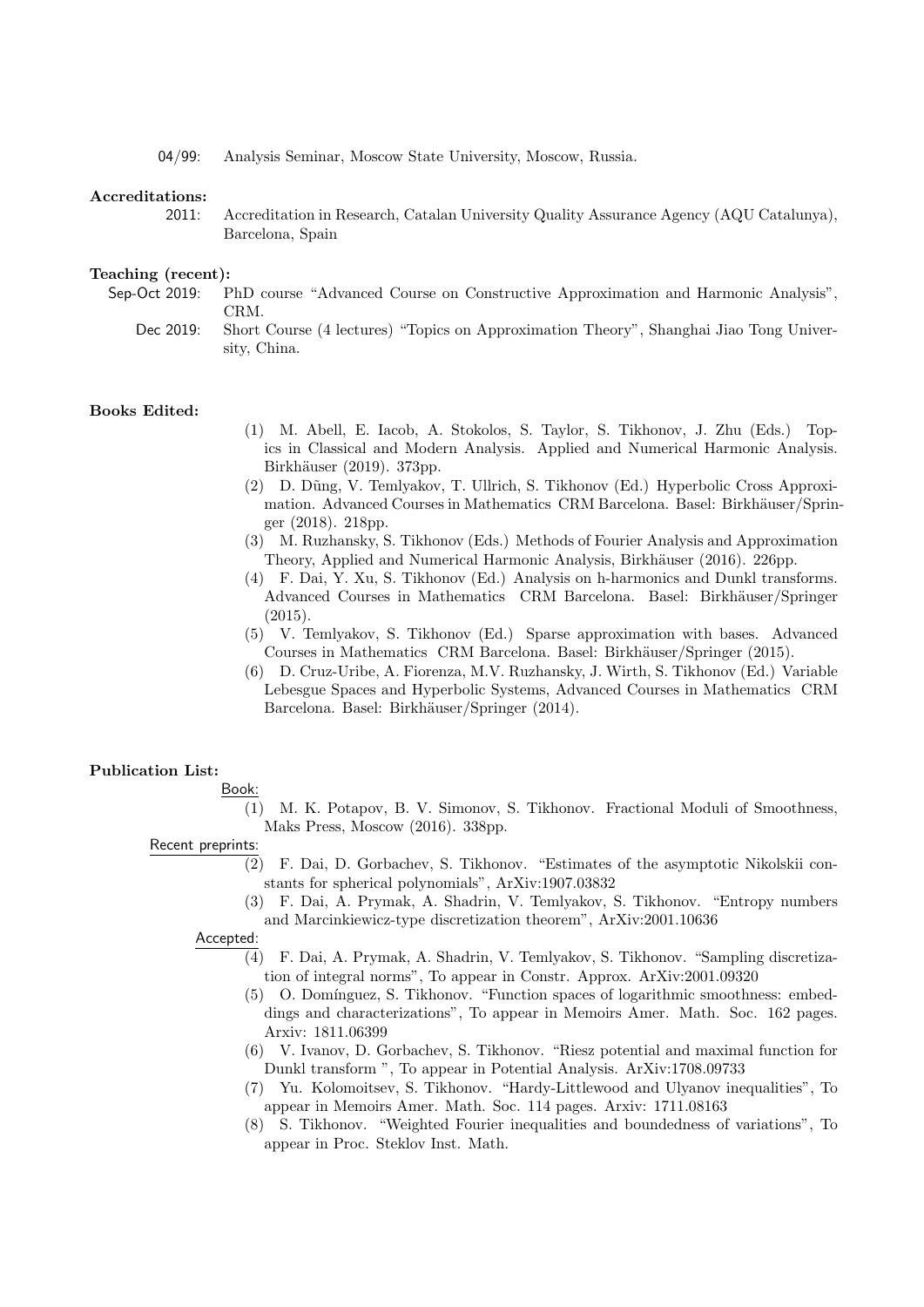- (9) F. Dai, D. Gorbachev, S. Tikhonov. "Nikolskii constants for polynomials on the unit sphere, J. d'Analyse Math. Vol. 140 (2020), 161–185.
- (10) F. Dai, D. Gorbachev, S. Tikhonov. " Nikolskii inequality for lacunary spherical polynomials, Proc. AMS. Vol. 148 (3) (2020), 1169–1174. Arxiv: 1905.00323
- (11) O. Dom´ınguez, D. Haroske, S. Tikhonov. " Embeddings and characterizations of Lipschitz spaces", J. Math. Pures Appl. Vol. 144 (2020), 69–105. Arxiv: 1911.08369
- (12) L. De Carli, D. Gorbachev, S. Tikhonov. "Weighted gradient inequalities and unique continuation problems, Calculus of Variations and PDE's, 59, (2020), 89. ArXiv:1804.03712
- (13) M. Dyachenko, A. Mukanov, S. Tikhonov. "Hardy-Littlewood theorems for trigonometric series with general monotone coefficients", Studia Math. Vol. 250 (3) (2020), 217–234.
- (14) V. Ivanov, D. Gorbachev, S. Tikhonov. "Uncertainty principles for eventually constant sign bandlimited functions", SIAM J. Math. Anal., 52(5), 4751–4782. ArXiv: 1904.11328
- (15) V. Ivanov, D. Gorbachev, S. Tikhonov. "Sharp approximation theorems and Fourier inequalities in the Dunkl setting", J. Approx. Theory 258 (2020), 105462. ArXiv: 1912.03743
- (16) Yu. Kolomoitsev, S. Tikhonov. "Smoothness of functions vs. smoothness of approximation processes ", Bull. Math. Sci. Vol. 10, No. 3 (2020), Article 2030002. Arxiv: 1903.00229
- (17) Yu. Kolomoitsev, S. Tikhonov. "Properties of moduli of smoothness in  $L_p(\mathbb{R}^d)$ ", J. Approx. Theory, Vol. 257 (2020), Article 105423. Arxiv: 1907.12788
- (18) E. Nursultanov, S. Tikhonov. "Wiener–Beurling spaces and their properties", Bull. Sci. Math., Vol. 159 (2020), 102825.
- (19) E. Nursultanov, S. Tikhonov. "Weighted Fourier inequalities in Lebesgue and Lorentz spaces", Journal of Fourier Analysis and Applications, 26 (2020), 57.
- (20) S. Tikhonov, P. Yuditskii. "Sharp Remez inequality", Constr. Approx. 52 (2020), no. 2, 233–246.

- (21) F. Dai, A. Prymak, V. N. Temlyakov, S. Tikhonov. "Integral norm discretization and related problems, Russ. Math. Surv., Vol. 74:4 (2019), 579–630. Translation from Uspekhi Mat. Nauk, Vol. 74, Is. 4(448) (2019), 3–58.
- (22) M. Dyachenko, A. Mukanov, S. Tikhonov. "Uniform convergence of trigonometric series with general monotone coefficients", Canad. Jour. Math. 71, 6, (2019), 1445– 1463.
- (23) M. Dyachenko, A. Mukanov, S. Tikhonov. "Smoothness of functions and Fourier coefficients", Sbornik: Mathematics (2019), 210 (7), 994–1018. Translation from Mat. Sb., Vol. 210, Is 7 (2019), 94–119.
- (24) D. Gorbachev, V. Ivanov, S. Tikhonov. "Positive  $L^p$ -bounded Dunkl-type generalized translation operator and its applications", Constr. Approx., Vol. 49, Is 3 (2019), 555–605.
- (25) D. Gorbachev, S. Tikhonov. "Doubling condition at the origin for non-negative positive definite functions", Proc. AMS, Vol. 147, Is 2 (2019), 609–618.

- (26) D. Gorbachev, S. Tikhonov. "Wiener's problem for positive definite functions", Math. Zeit., Vol. 289, Is 3-4 (2018), 859–874.
- (27) D. Gorbachev, E. Liflyand, S. Tikhonov. "Weighted norm inequalities for integral transforms", Indiana Univ. Math. J., Vol. 67, No. 5 (2018), 1949–2003.
- (28) M. Dyachenko, E. Nursultanov, S. Tikhonov. "Hardy–Littlewood and Pitt's inequalities for Hausdorff operators", Bull. Sci. Math., 147 (2018), 40–57.
- (29) M. Dyachenko, E. Nursultanov, S. Tikhonov. "Hardy–type theorems on Fourier transforms revised", J. Math. Anal. Appl., 467 (2018), 171–184.

<sup>2019:</sup>

<sup>2018:</sup>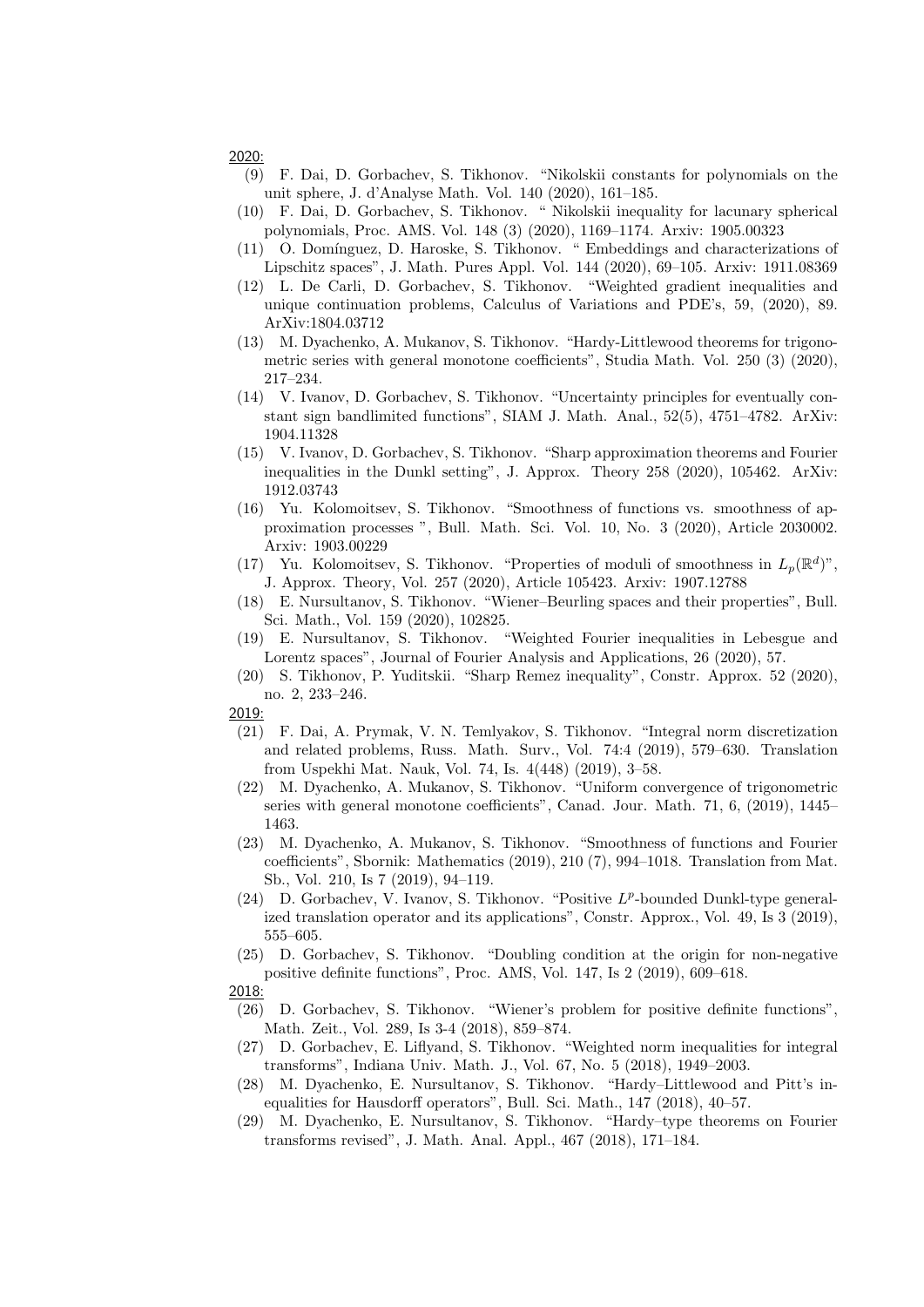- (30) M. Dyachenko, S. Tikhonov. "Smoothness and asymptotic properties of functions with general monotone Fourier coefficients, J. Fourier Anal. Appl., 24(4) (2018), 1072–1097.
- (31) E. Nursultanov, S. Tikhonov, N. Tleukhanova. "Norm convolution inequalities in Lebesgue spaces", Revista Matem. Iberoam. Vol. 34, Is 2 (2018), 811–838. 2017:
- (32) A. Bondarenko, S. Tikhonov. "Bernstein inequalities with nondoubling weights", J. Eur. Math. Soc., Vol. 19, Is 1 (2017), 67–106. arXiv:1308.5818
- (33) L. De Carli, D. Gorbachev, S. Tikhonov. "Pitt inequalities and restriction theorems for the Fourier transform", Rev. Mat. Iberoam. 33, no. 3 (2017), 789–808. arXiv:1509.01210
- (34) M. Ganzburg, S. Tikhonov. " On sharp constants in Bernstein-Nikolskii inequalities", Constr. Approx., Vol. 45, Is 3 (2017), 449–466.
- (35) V. Temlyakov, S. Tikhonov. "Remez-type and Nikolskii-type inequalities: general relations and the hyperbolic cross polynomials", Constr. Approx., Vol. 46, Is 3 (2017), 593–615.

- (36) F. Dai, H. Feng, S. Tikhonov. " Reverse Hölder's inequality for spherical harmonics", Proc. Amer. Math. Soc., Vol. 144 (2016), 3, 1041–1051. arXiv:1408.1877
- (37) F. Dai, S. Tikhonov. "Weighted fractional Bernstein's inequalities and their applications", J. d'Analyse Math., Vol. 129 (2016), 1, 33–68. arXiv:1307.0207
- (38) D. Gorbachev, V. Ivanov, S. Tikhonov. "Pitt's inequalities and uncertainty principle for generalized Fourier transform", International Mathematics Research Notices, Vol. 23 (2016), 7179–7200. ArXiv:1507.06445
- (39) D. Gorbachev, V. Ivanov, S. Tikhonov. "Sharp Pitt inequality and logarithmic uncertainty principle for Dunkl transform in  $L^{2}$ , J. Approx. Theory, Vol. 202 (2016), 109–118. arXiv:1505.02958
- (40) E. Nursultanov, M. Ruzhansky, S. Tikhonov. "Nikolskii inequality and Besov, Triebel-Lizorkin, Wiener and Beurling spaces on compact homogeneous manifolds", Annali della Scuola Normale Superiore di Pisa, Classe di Scienze(5) Vol. XVI (2016), 981–1017. (arXiv:1403.3430)
- (41) M. Ruzhansky, S. Tikhonov. "Methods of Fourier analysis and approximation theory", in Applied and Numerical Harmonic Analysis, Birkhäuser (2016), 1-18.
- 2015:
- (42) P. Glazyrina, S. Tikhonov. "Jacobi weights, fractional integration, and sharp Ulyanov inequalities", J. Approx. Theory, Vol. 195, (2015), 122–140.
- (43) E. Nursultanov, M. Ruzhansky, S. Tikhonov. "Nikolskii inequality and functional classes on compact Lie groups", Functional Analysis and Its Applications, Vol.49, N 3 (2015), 226–229. (arXiv:1507.07111)
- (44) E. Nursultanov, S. Tikhonov. "Weighted norm inequalities for Riesz potential in the Lorentz spaces", Potent. Analysis., 42, 2 (2015), 435–456. (arXiv:1307.0206)

- (45) A. Gogatishvili, B. Opic, S. Tikhonov, W. Trebels. "Ulyanov-type inequalities between Lorentz-Zygmund spaces", J. Fourier Anal. Appl. 20, 5 (2014), 1020–1049.
- (46) A. Kolesnikov, S. Tikhonov. "Regularity of the Monge-Ampère equation in Besov's spaces", Calculus of Variations and PDE's, 49, (2014), 1187–1197.
- (47) S. Tikhonov, M. Zeltser, "Weak monotonicity concept and its applications", Fourier Analysis, Trends in Mathematics 2014, 357–374.

- (48) L. De Carli, D. Gorbachev, S. Tikhonov. "Pitt and Boas inequalities for Fourier and Hankel transforms", J. Math. Anal. Appl., 408, 2 (2013), 762–774.
- (49) M. Dyachenko, E. Nursultanov, S. Tikhonov. "Global and local smoothness of the Hilbert transforms", Proc. Steklov Inst. Math., 280, 1 (2013), 169–180.

<sup>2013:</sup>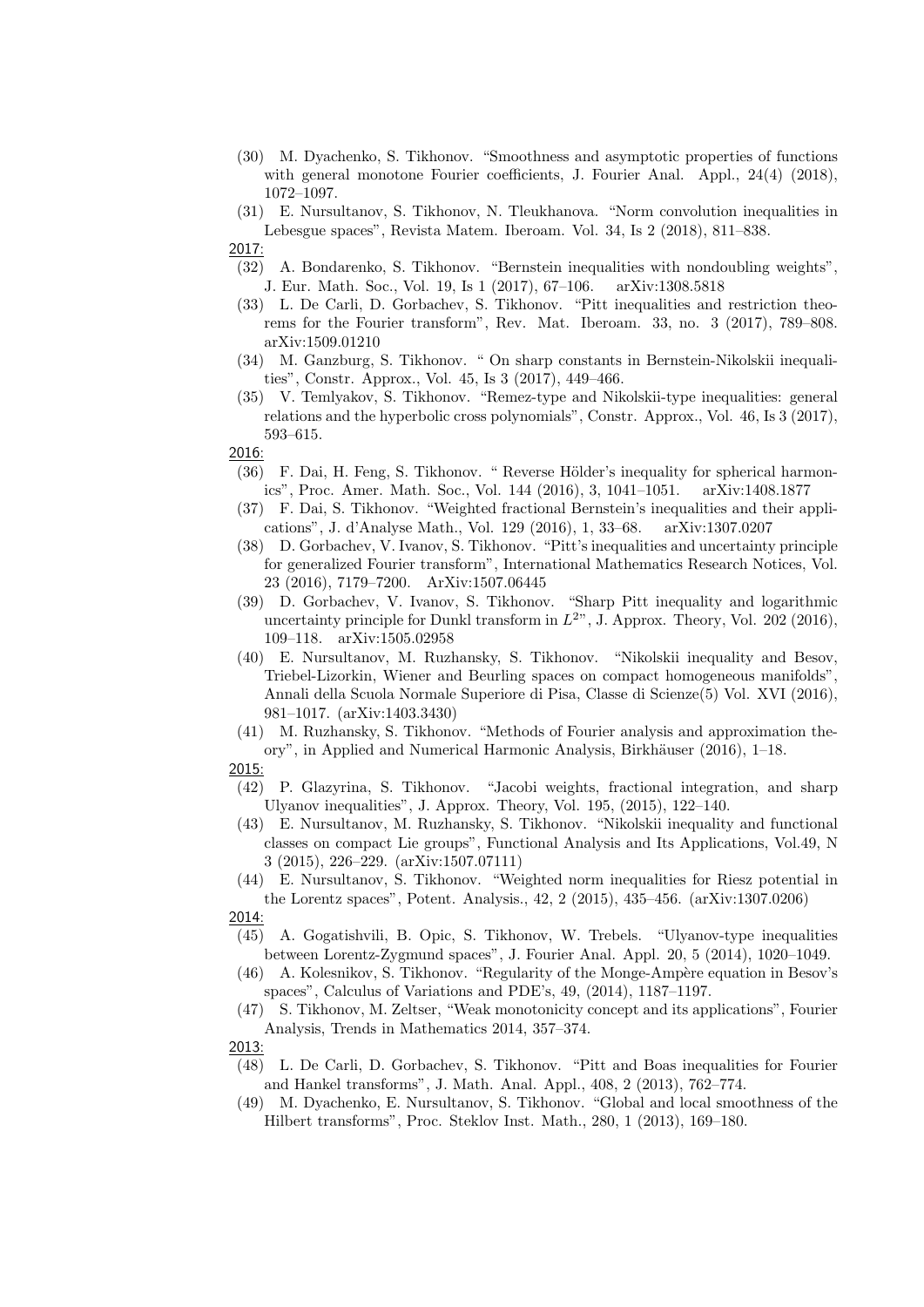- (50) E. Nursultanov, S. Tikhonov. "A sharp Remez inequality for trigonometric polynomials", Constructive Approx., 38 (1) (2013), 101–132.
- (51) M. K. Potapov, B. V. Simonov, S. Tikhonov. "Mixed moduli of smoothness in  $L_p$ ,  $1 < p < \infty$ : A survey", Surveys in Approximation Theory, 8 (2013), 1–57.

- (52) D. Gorbachev, S. Tikhonov. "Moduli of smoothness and growth properties of Fourier transforms: two-sided estimates", Journal of Approx. Theory, Vol. 164, Is. 9 (2012), 1283–1312.
- (53) E. Liflyand, S. Tikhonov. "Two-sided weighted Fourier inequalities". Annali della Scuola Normale Superiore. Classe di Scienze. (5) Vol. XI (2012), 341-362.
- (54) H. Mhaskar, S. Tikhonov. "Wiener type theorems for Jacobi series with nonnegative coefficients". Proc. Amer. Math. Soc. 140 (2012), 977–986.
- 2011:
- (55) D. Gorbachev, E. Liflyand, S. Tikhonov. "Weighted Fourier Inequalities: Boas conjecture in  $\mathbb{R}^n$ ", J. d'Analyse Math., Vol. 114 (2011), 99-120.
- (56) E. Liflyand, S. Tikhonov. "A concept of general monotonicity and applications", Math. Nachr., Vol. 284, No. 8-9 (2011), 1083–1098.
- (57) E. Liflyand, S. Tikhonov, M. Zeltser. "Extending tests for convergence of number series", Jour. Math. Anal. Appl. Vol. 377, 1 (2011), 194–206.
- (58) E. Nursultanov, S. Tikhonov. "Convolution inequalities in Lorentz spaces", J. Fourier Anal. Appl., Vol. 17 (2011), 486-505.
- (59) E. Nursultanov, S. Tikhonov. "Net spaces and boundedness of integral operators", J. of Geometric Analysis, Vol. 21, 4 (2011), 950–981.
- (60) V. Stepanov, S. Tikhonov. "Two power-weight inequalities for the Hilbert transform on the cones of monotone functions", Complex Variables and Elliptic Equations, Vol. 56, 10–11 (2011), 1039–1047.
- (61) S. Tikhonov, W. Trebels. "Ulyanov inequalities and generalized Liouville derivatives", Proc. Roy. Soc. Edinburgh Sect. A, Vol. 141, 1 (2011), 205–224.

- (62) M. Ash, S. Tikhonov, J. Tung. "Wiener's positive Fourier coefficients theorem in variants of  $L^p$  spaces", Michigan Math. J., Vol. 59, 1 (2010), 143-152.
- (63) M. Dyachenko, E. Liflyand, S. Tikhonov. "Uniform convergence and integrability of Fourier integrals", Jour. Math. Anal. Appl., 372, 328–338, 2010.
- (64) E. Liflyand, S. Tikhonov. "Weighted Paley-Wiener theorem on the Hilbert transform ", C. R. Acad. Sci. Paris, Ser. I 348, 1253–1258, 2010.
- (65) M.K. Potapov, B.V. Simonov, S. Tikhonov. "Relations between the mixed moduli of smoothness and embedding theorems for Nikolskii classes", Proceedings of the Steklov Institute of Mathematics, Vol. 269, 197–207, 2010; translation from Russian: Trudy Matem. Inst. V. A. Steklova, Vol. 269, 204–214, 2010.
- (66) B. Simonov, S. Tikhonov. "Sharp Ul'yanov-type inequalities using fractional smoothness", Journal of Approx. Theory, Vol. 162, Is. 9 (2010), 1654–1684.
- (67) S. Tikhonov. "Weak Type Inequalities for Moduli of Smoothness: The Case of Limit Value Parameters", J. Fourier Anal. Appl., Vol. 16, Is. 4 (2010), 590–608. 2009:
- (68) M. Dyachenko, S. Tikhonov. "Integrability and continuity of functions represented by trigonometric series: coefficients criteria". Studia Math. 193, No. 3, 285–306, 2009.
- (69) E. Liflyand, S. Tikhonov. "The Fourier transforms of general monotone functions" Analysis and Mathematical Physics. Trends in Mathematics, Birkhäuser Verlag, 377– 396, 2009.
- (70) E. Nursultanov, S. Tikhonov, N. Tleukhanova "Norm inequalities for convolution operators", C. R. Acad. Sci. Paris, Ser. I 347, 1385–1388, 2009.

<sup>2012:</sup>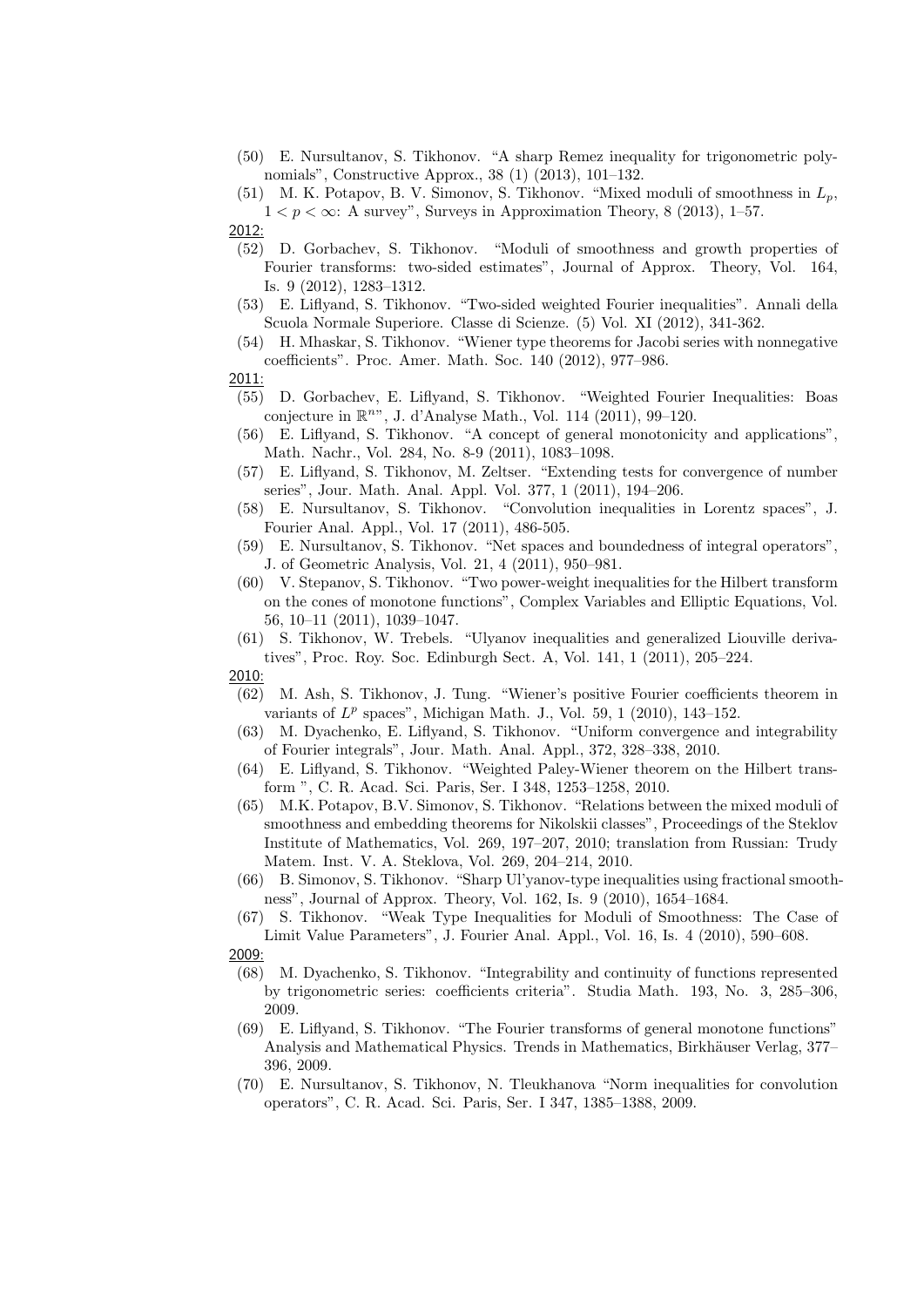- (71) M.K. Potapov, B.V. Simonov, S. Tikhonov. "Relations between moduli of smoothness in different metrics" Mosc. Univ. Math. Bull., 64, 3, 105 –112, 2009; translated for Russian: Vestnik Mosk. Univ., Ser. I, 64, 3, 17–25, 2009.
- (72) M.K. Potapov, B.V. Simonov, S. Tikhonov. "Relations for moduli of smoothness in various metrics: functions with restrictions on the Fourier coefficients". J. Jour. Approx., 1 (2) (2009), 205–222.
- 2008:
- (73) F. Dai, Z. Ditzian, S. Tikhonov. "Sharp Jackson inequality" Journal of Approx. Theory, 151, 1, 86–112, 2008.
- (74) M. Dyachenko, S. Tikhonov. "A Hardy-Littlewood theorem for multiple series" Jour. Math. Anal. Appl., 339, 503–510, 2008.
- (75) M. Dyachenko, S. Tikhonov. "General monotone sequences and convergence of trigonometric series". Topics in classical analysis and applications in honor of Daniel Waterman. World Scientific, 88–101, 2008.
- (76) E. Liflyand, S. Tikhonov. "Extended solution of Boas' conjecture on Fourier transforms". C. R. Acad. Sci. Paris, Vol. 346, Is. 21-22, 1137–1142, 2008.
- (77) M.K. Potapov, B.V. Simonov, S. Tikhonov. "An inequality of Ul'yanov" Mosc. Univ. Math. Bull., 63, 3, 115 –118, 2008; translated for Russian: Vestnik Mosk. Univ., Ser. I, 63, 3, 33–36, 2008.
- (78) B. Simonov, S. Tikhonov. "Norm inequalities in multidimensional Lorentz spaces". Mathematica Scandinavica, 103, 278-294, 2008.
- (79) B. Simonov, S. Tikhonov. "Embedding theorems in constructive approximation" Sbornik: Mathematics, 199 (9), 1365-1405, 2008.
- (80) S. Tikhonov. "Best approximation and moduli of smoothness: computation and equivalence theorems" Journal of Approx. Theory, 153, 19–39, 2008.
- (81) S. Tikhonov. "On L1-convergence of Fourier series" Jour. Math. Anal. Appl., Vol. 347, 2, 416–427, 2008.
- (82) S. Tikhonov. "Addendum to "Trigonometric series of Nikol'skii classes" Acta Math. Hungar., 120 (1–2), 9–20, 2008.

- (83) Z. Ditzian, S. Tikhonov. "Moduli of smoothness of functions and their derivatives" Studia Math., 180, No. 2, 143–160, 2007.
- (84) M. Dyachenko, S. Tikhonov. "Convergence of trigonometric series with general monotone coefficients" C. R. Acad. Sci. Paris, Vol. 345, Is. 3, 1, 123–126, 2007.
- (85) S. Tikhonov. "Trigonometric series with general monotone coefficients" Jour. Math. Anal. Appl., Vol. 326, 1, 721–735, 2007.
- (86) S. Tikhonov. "Trigonometric series of Nikol'skii classes " Acta Math. Hungar., Vol. 114, No 1-2, 61–78, 2007.
- (87) S. Tikhonov. "On uniform convergence of trigonometric series" Mat. Zametki, Vol. 81, N 2, 304-310, 2007, translation in Math. Notes. Vol. 81, N 2, 268–274, 2007.
- (88) S. Tikhonov. "Smoothness conditions and Fourier series " Math. Ineq. Appl., Vol. 10, N 2, 229–242, 2007.
- 2006:
	- (89) B. Simonov, S. Tikhonov. "On embeddings of functional classes defined by constructive characteristics" Banach Center Publications, V. 72, 285–307, 2006.
- (90) S. Tikhonov. "Embedding results in the questions of strong approximation by Fourier series" Acta Sci. Math, V. 72, 117–128, 2006.
- (91) S. Tikhonov. "Convergence of trigonometric series" Abstracts of ICM2006, Madrid, Spain; 344–345, 2006.

(92) Z. Ditzian, S. Tikhonov. "Ul'yanov and Nikol'skii-type inequalities" Journal of Approx. Theory, V. 133, 1, 100-133, 2005.

<sup>2005:</sup>